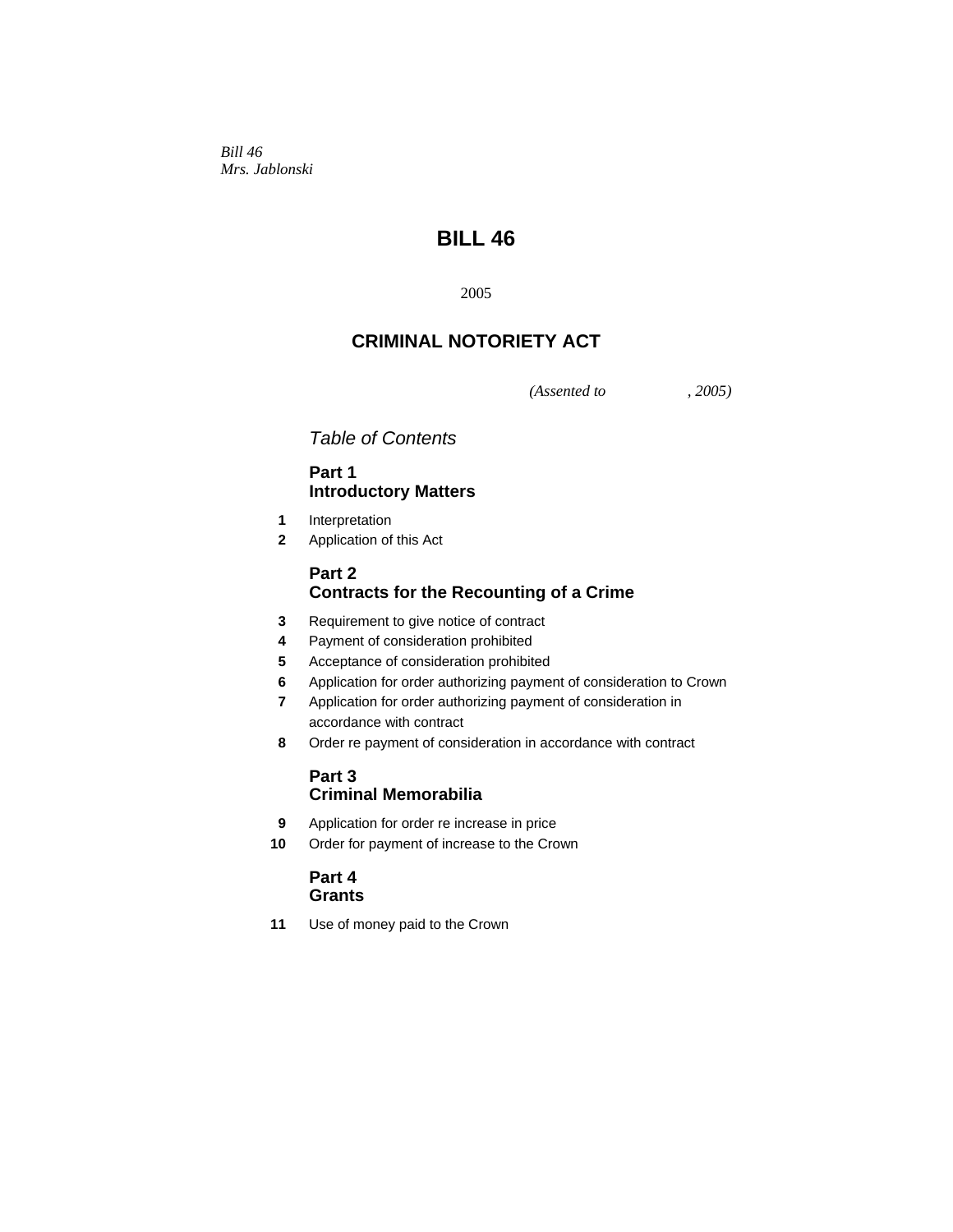## **Part 5 General Provisions**

- **12** Return of consideration on acquittal or stay
- **13** Value of consideration to be paid
- **14** Power of Court to make orders
- **15** Immunity
- **16** Regulations
- **17** Directors and officers of corporation liable to pay fine
- **18** Fines
- **19** Coming into force

HER MAJESTY, by and with the advice and consent of the Legislative Assembly of Alberta, enacts as follows:

# **Part 1 Introductory Matters**

#### **Interpretation**

**1(1)** In this Act,

- (a) "agent", with respect to a person convicted of a serious crime, includes
	- (i) a personal representative of that person, including an executor, administrator, attorney under a power of attorney, trustee or receiver of the person,
	- (ii) any person or entity who, by the person's own designation or by operation of law, has been assigned that person's right to receive consideration under a contract for the recounting of a crime, and
	- (iii) a corporation to which that person has a substantial connection or in which that person has a substantial interest;
- (b) "consideration" means
	- (i) money, fees, royalties, real property or any other consideration of any and every kind or nature paid or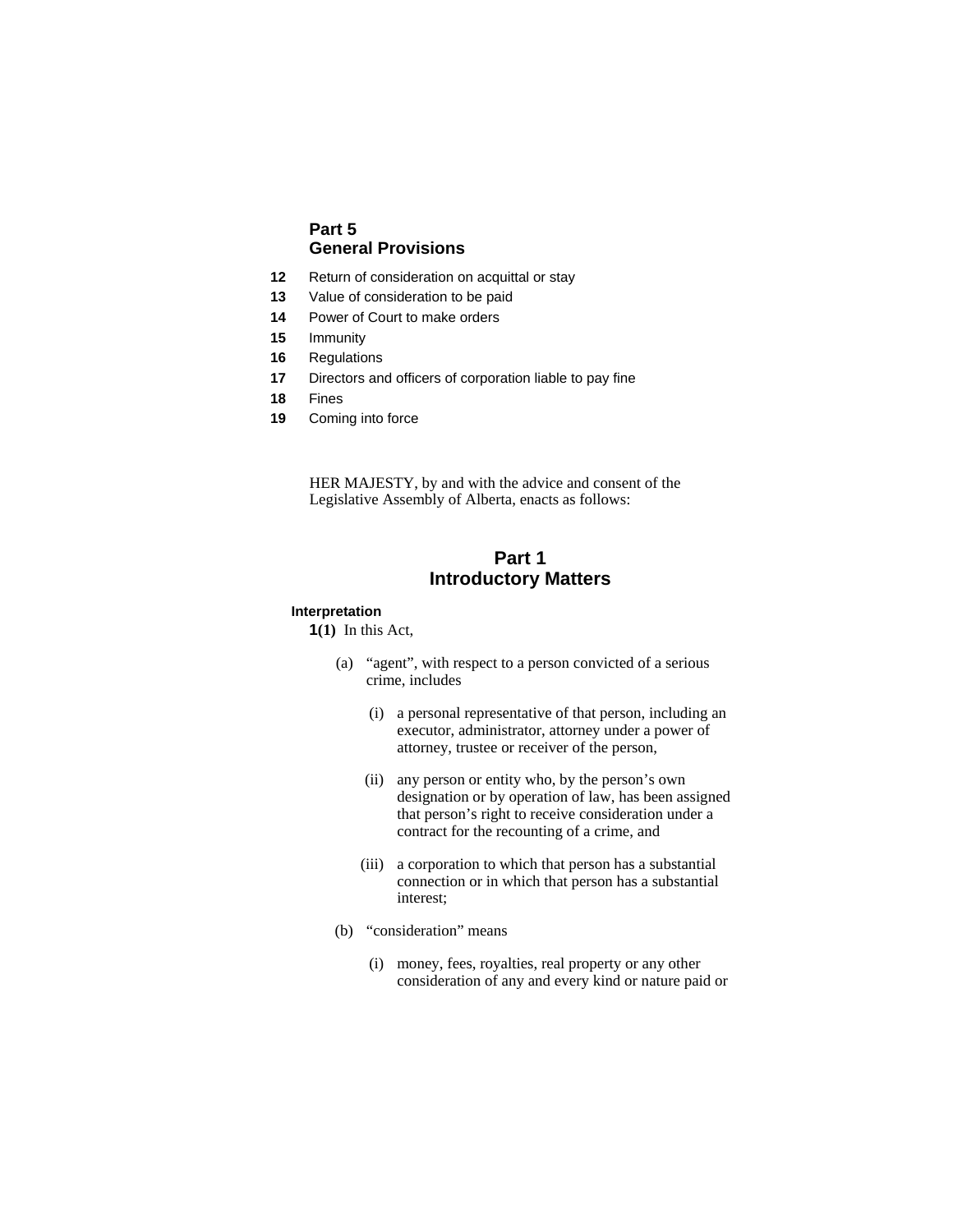payable to a person convicted of a serious crime or to an agent of that person under a contract for the recounting of a crime, or

- (ii) property acquired, directly or indirectly, in whole or in part, from money, fees, royalties, real property or other consideration referred to in subclause (i);
- (c) "contract for the recounting of a crime" means a contract under which
	- (i) any person agrees to provide a recounting of a serious crime, either directly or indirectly, and
	- (ii) consideration is payable to, or at the direction of, the person who provides the recounting of the serious crime or an agent of that person,

 whether the contract was entered into before or after the coming into force of this Act;

- (d) "Court" means the Court of Queen's Bench;
- (e) "Crown" means the Crown in right of Alberta;
- (f) "Minister" means the Minister determined under section 16 of the *Government Organization Act* as the Minister responsible for this Act;
- (g) "person convicted of a serious crime" includes
	- (i) a person so convicted who has received an absolute or conditional discharge or a conditional pardon, and
	- (ii) a person in respect of whom a finding of guilt has been made relating to a serious crime under the *Youth Criminal Justice Act* (Canada);
- (h) "recounting" includes the recollection and retelling of circumstances relating to a serious crime, an expression of thoughts or feelings about a serious crime and a re-enactment of a serious crime;
- (i) "serious crime" means an act or omission that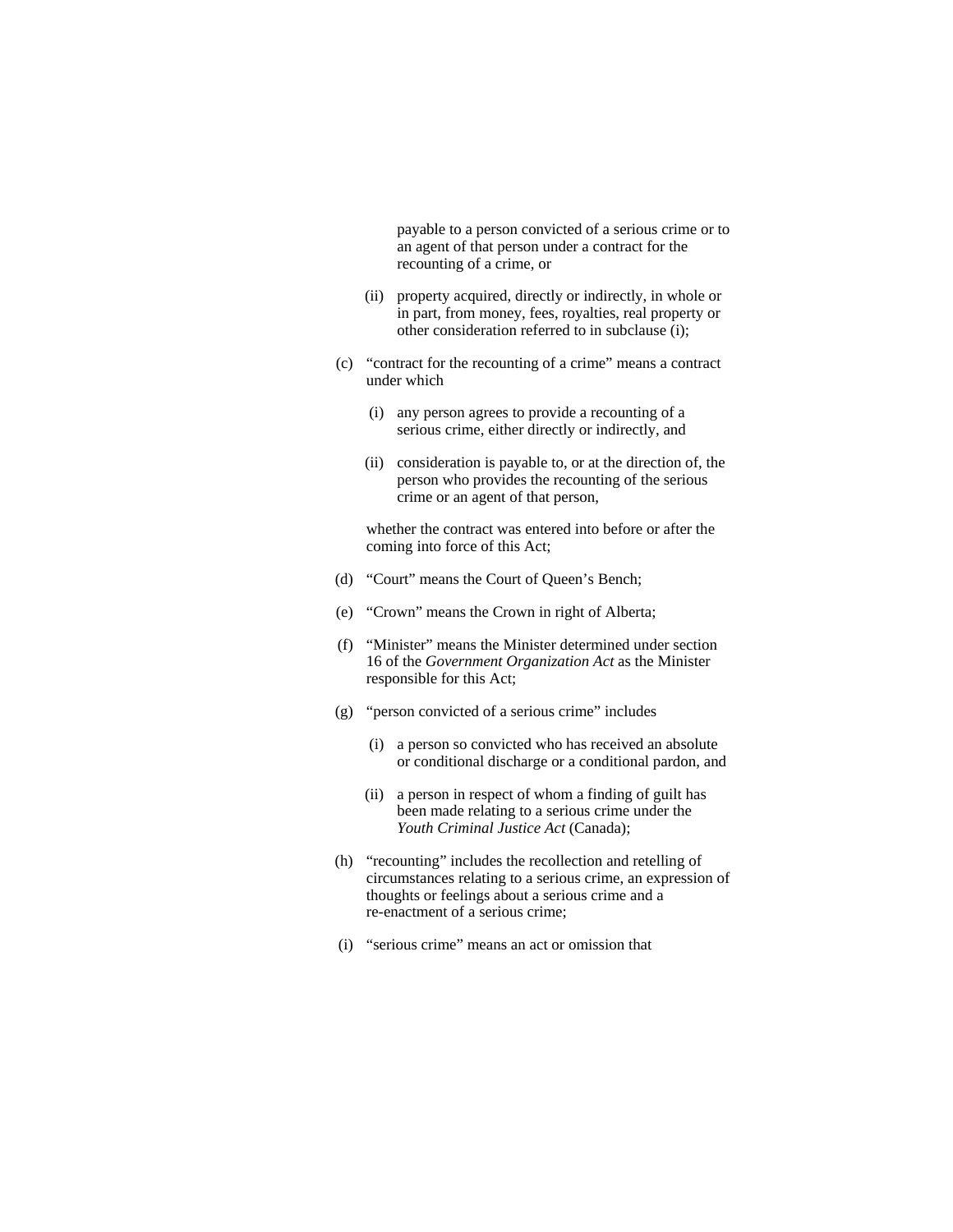- (i) is an indictable offence under the *Criminal Code* (Canada) for which the maximum penalty is imprisonment for 5 years or more and that involves
	- (A) the use or attempted use of violence against another person, or
	- (B) conduct that endangers or is likely to endanger the life or safety of another person or that inflicts or is likely to inflict severe psychological damage on another person,
- (ii) is an offence or attempt to commit an offence under section 151, 152, 153, 271, 272 or 273 of the *Criminal Code* (Canada),
- (iii) is an indictable offence under the *Crimes Against Humanity and War Crimes Act* (Canada) for which the maximum penalty is imprisonment for 5 years or more,
- (iv) is an indictable offence under the *Controlled Drugs and Substances Act* (Canada) for which the maximum penalty is imprisonment for 7 years or more,
- (v) is an offence under the criminal law of a jurisdiction outside Canada, if a similar act or omission would be an offence referred to in subclauses (i) to (iv) if it were committed in Canada, or
- (vi) is prescribed as an offence in the regulations made under section 16(a),

 whether the act or omission occurred before or after the coming into force of this Act.

**(2)** In the absence of evidence to the contrary, the following are presumed to be agents of a person convicted of a serious crime:

(a) a spouse or adult interdependent partner, or a former spouse or adult interdependent partner, of the person convicted of a serious crime;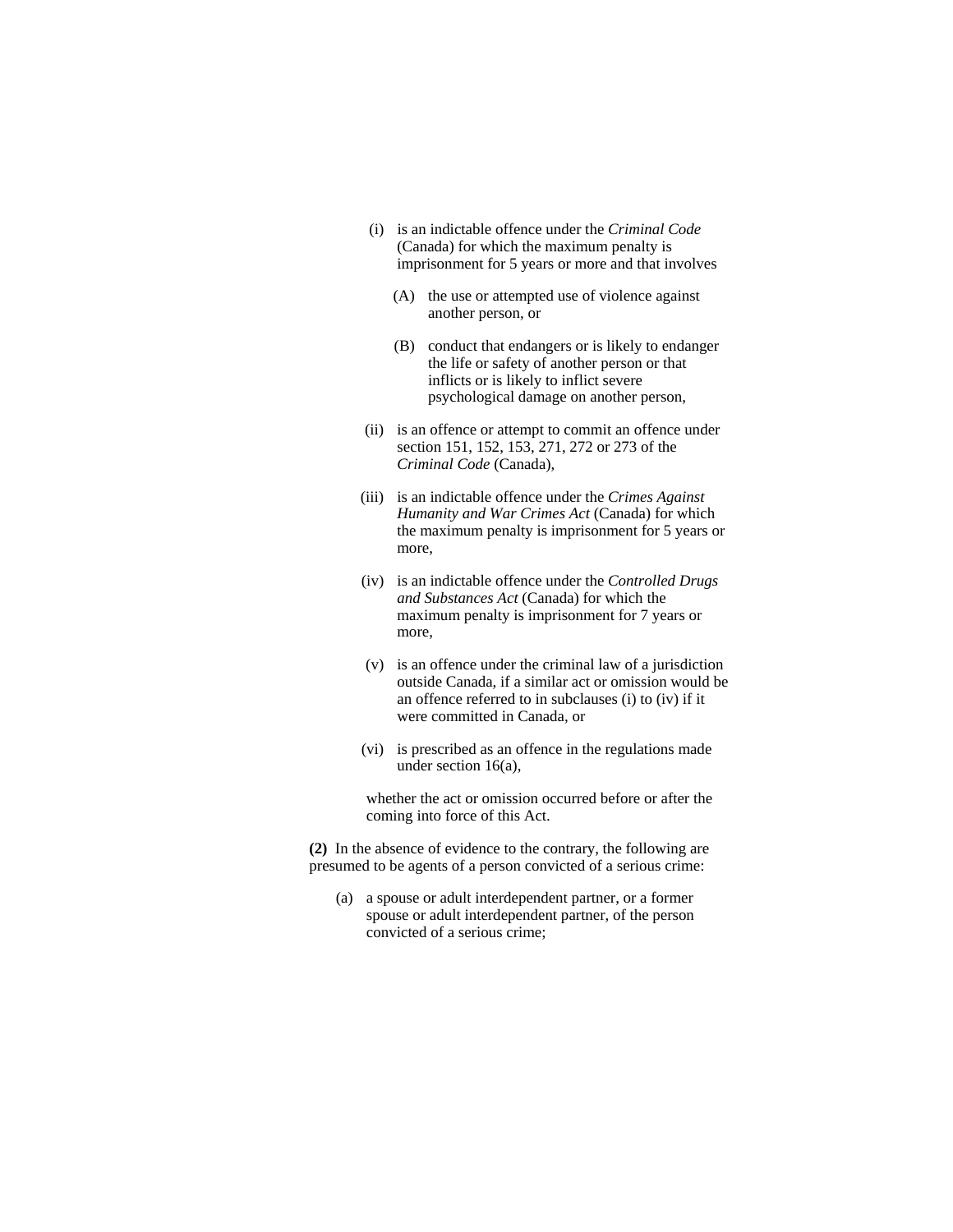(b) a person who, through birth or adoption, is a parent, child, brother, sister, aunt, uncle or cousin of the person convicted of a serious crime.

#### **Application of this Act**

**2(1)** This Act applies to a contract for the recounting of a crime only where consideration under the contract

- (a) is paid or payable after the coming into force of this Act, and
- (b) is paid or payable
	- (i) to a resident of Alberta or a person serving a sentence of imprisonment in a penitentiary or other correctional institution located in Alberta, or
	- (ii) by a resident of Alberta.
- **(2)** Where under a contract for the recounting of a crime
	- (a) the person who agrees to provide the recounting of a serious crime is convicted of that crime on or before the date the contract is entered into, this Act applies to the contract on and after the date the contract is entered into;
	- (b) the person who agrees to provide the recounting of a serious crime has not been convicted of that crime on the date the contract is entered into but is convicted of that crime after the date the contract is entered into, this Act applies to the contract on and after the date of the conviction.

**(3)** This Act does not apply to a contract for the recounting of a crime entered into for law enforcement purposes or in support of crime prevention programs or victims programs

- (a) by a law enforcement agency,
- (b) by a federal or provincial government, or
- (c) by any agency or body designated in the regulations.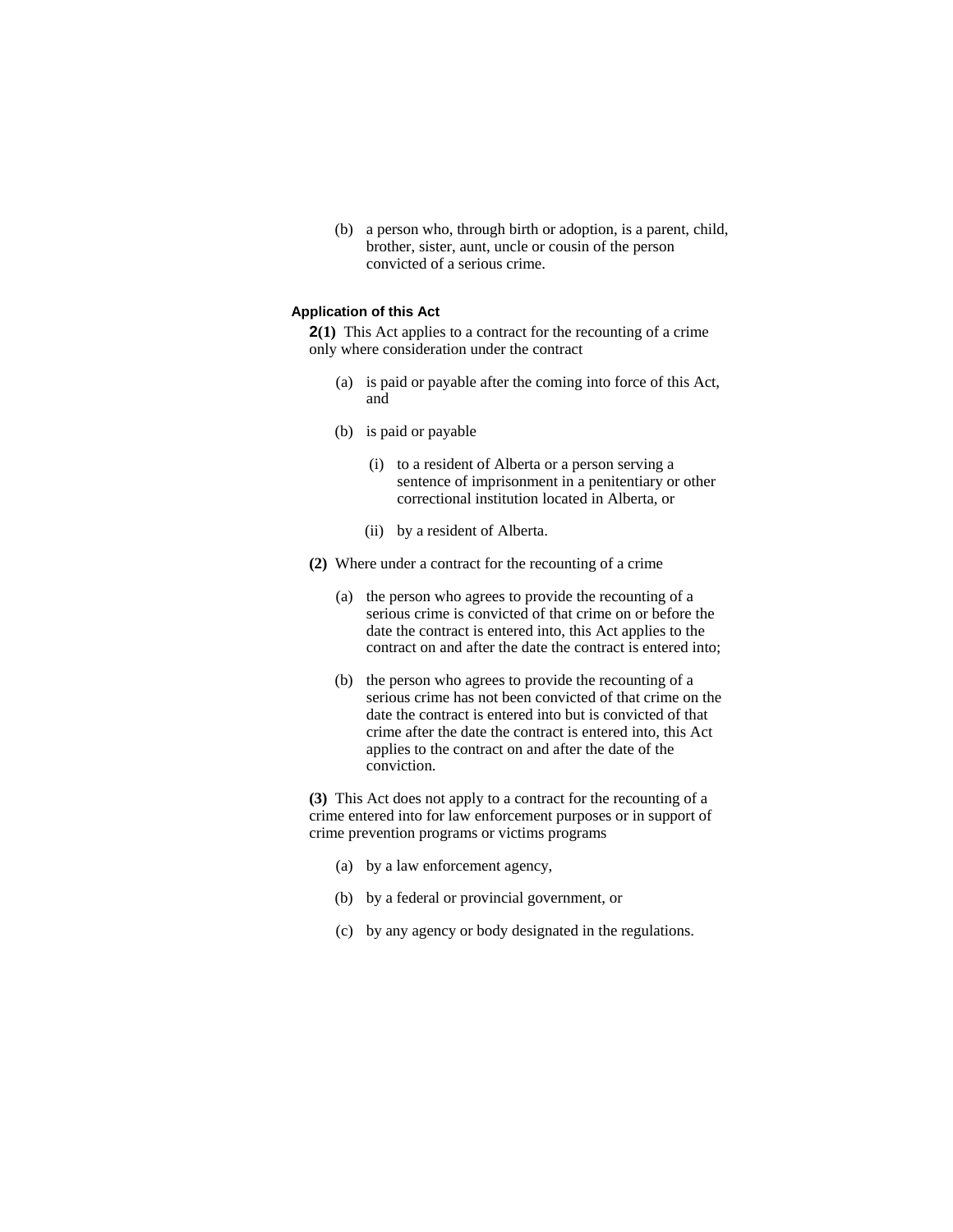# **Part 2 Contracts for the Recounting of a Crime**

### **Requirement to give notice of contract**

**3(1)** Each party to a contract for the recounting of a crime must, without delay, give to the Minister

- (a) in writing, the names and addresses of all parties to the contract, and
- (b) a copy of the contract or, if the contract is not in writing, a written summary of the terms of the contract.

**(2)** A person who contravenes subsection (1) is guilty of an offence and on conviction is liable to a fine of not more than \$50 000.

**(3)** No prosecution may be commenced under this section later than 2 years following the date on which the Minister becomes aware of the existence of the contract.

#### **Payment of consideration prohibited**

**4(1)** Except when permitted under this Act, no person shall pay consideration under a contract for the recounting of a crime.

**(2)** A person who is required under a contract for the recounting of a crime to pay consideration but who is prohibited by subsection (1) from paying it shall, without delay, pay the consideration to the Crown when it becomes payable under the contract.

**(3)** A person who contravenes this section is guilty of an offence and on conviction is liable to a fine of not more than \$50 000.

**(4)** Each payment of consideration in contravention of this section is a separate offence.

**(5)** No prosecution may be commenced under this section later than 2 years following the date on which the Minister becomes aware that consideration has been paid in contravention of this section.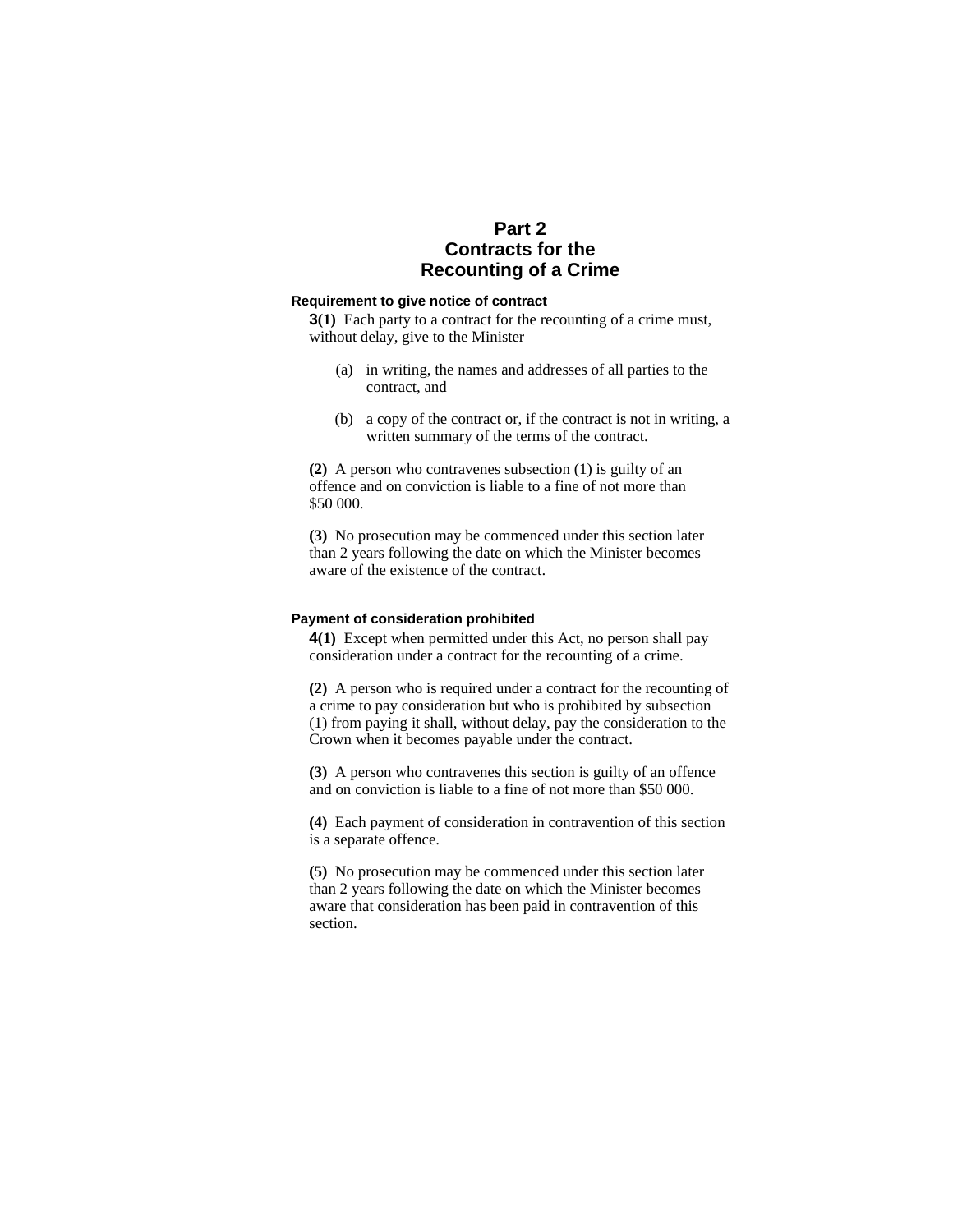#### **Acceptance of consideration prohibited**

**5(1)** Except when permitted under this Act, no person shall accept consideration under a contract for the recounting of a crime.

**(2)** A person to whom consideration is payable under a contract for the recounting of a crime but who is prohibited by subsection (1) from accepting it shall, without delay, direct the payor to pay the consideration to the Crown when it becomes payable under the contract.

**(3)** A person who contravenes this section is guilty of an offence and on conviction is liable to a fine of not more than \$50 000.

**(4)** Each acceptance of consideration in contravention of this section is a separate offence.

**(5)** No prosecution may be commenced under this section later than 2 years following the date on which the Minister becomes aware that consideration has been accepted in contravention of this section.

### **Application for order authorizing payment of consideration to Crown**

**6(1)** The Minister may apply to the Court by originating notice for one or more of the following orders:

- (a) an order directing a person who is required to pay consideration under a contract for the recounting of a crime to pay the consideration to the Crown when it becomes payable under the contract;
- (b) an order directing a person who has paid consideration in contravention of section 4 to pay an amount equal to that consideration to the Crown;
- (c) an order requiring a person to whom consideration is payable under a contract for the recounting of a crime to direct the payor to pay the consideration to the Crown when it becomes payable under the contract;
- (d) an order directing a person who has accepted consideration in contravention of section 5 to pay an amount equal to that consideration to the Crown.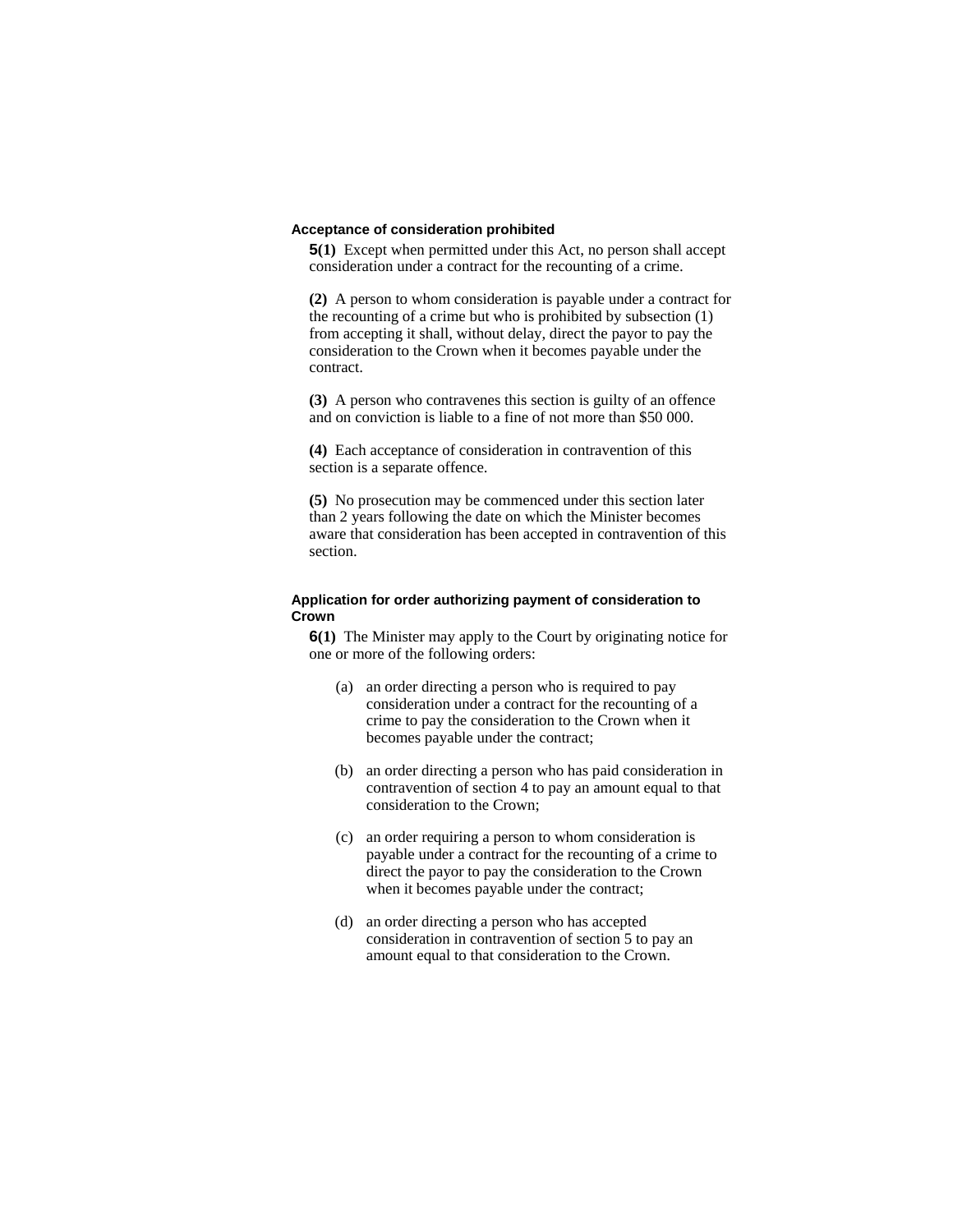**(2)** On hearing an application under subsection (1), the Court may make the order applied for.

**(3)** Where an application relates to consideration that has been paid in contravention of section 4 or that has been accepted in contravention of section 5, the application may not be commenced under this section later than 2 years following the date on which the Minister becomes aware that the contravention has occurred.

### **Application for order authorizing payment of consideration in accordance with contract**

**7(1)** A party to a contract for the recounting of a crime may apply to the Court by originating notice for an order authorizing some or all of the consideration paid or payable under the contract to be paid in accordance with the contract.

- **(2)** The applicant
	- (a) must name the Minister as a respondent to the application, and
	- (b) must provide at least 30 days' notice to the Minister of the date, time and location of the application.

**(3)** Where the application relates to consideration that has been paid to the Crown under section 4(2), the application may not be commenced under this section later than 2 years following the date on which the consideration was paid to the Crown.

#### **Order re payment of consideration in accordance with contract**

**8(1)** On hearing an application under section 7, the Court may make the order applied for, subject to subsection (2).

**(2)** An order may be made under subsection (1) only if the applicant satisfies the Court that, after taking into account the importance to society of not allowing criminals to profit from the notoriety of their crimes, the value to society of the recounting of the serious crime justifies some or all of the consideration being paid in accordance with the contract.

**(3)** In determining the value to society of the recounting of a crime, the Court must take into account

(a) the purpose of the recounting,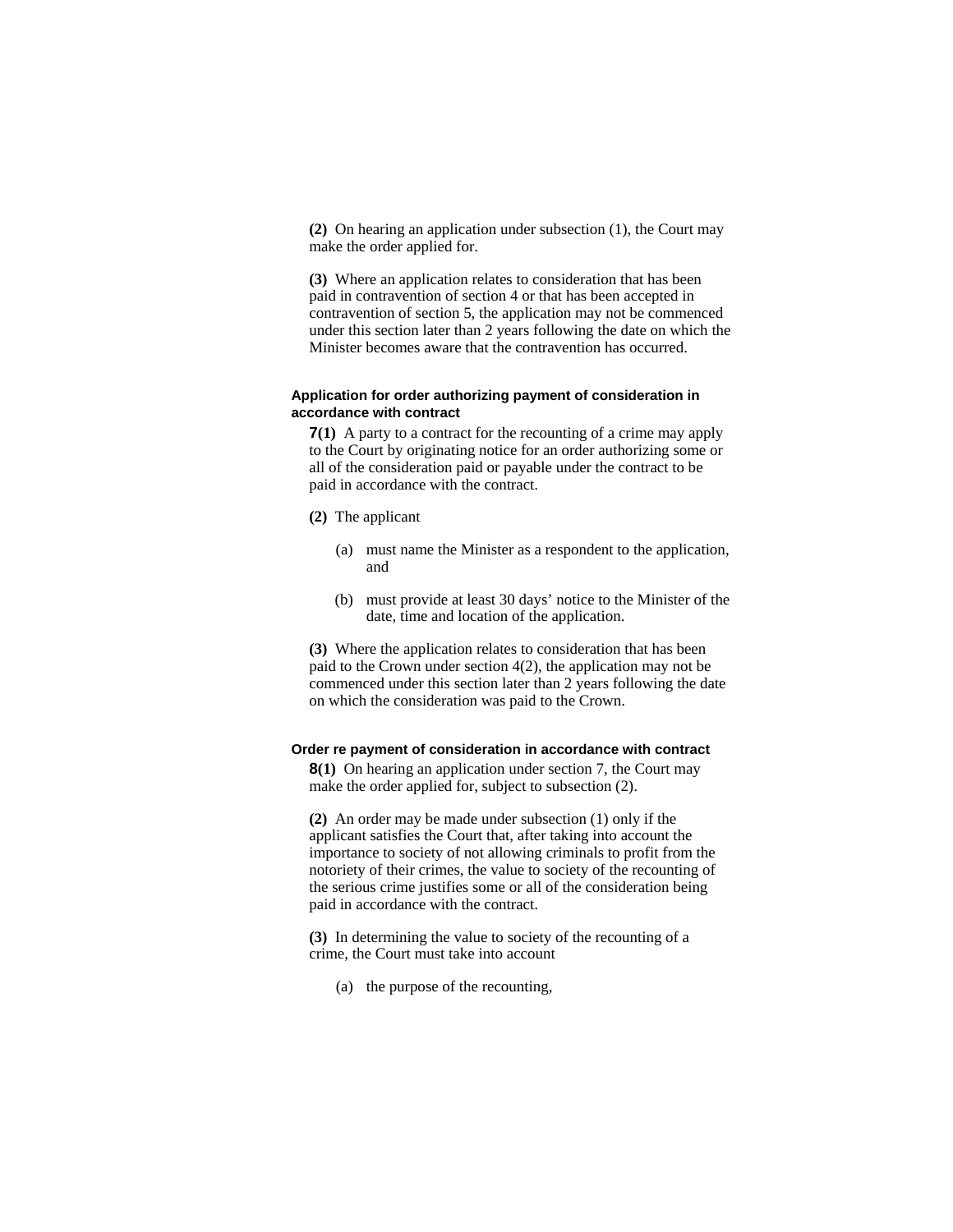- (b) the details of the crime, including the violent or sexual nature of the crime,
- (c) whether, and to what degree, victims of the crime and their families may suffer further harm from the recounting, and
- (d) if the recounting has been, or is about to be, made known to the public as a result of the contract,
	- (i) the extent to which the publication, broadcast, public appearance or other means of dissemination deals with the recounting, and
	- (ii) whether the recounting, or the dissemination of it, exploits or sensationalizes the crime.

**(4)** If the Court determines that all or any part of future consideration payable under the contract should not be paid in accordance with the contract, the Court may make an order directing the consideration to be paid to the Crown when it becomes payable under the contract.

**(5)** Where the Court makes an order under subsection (1) in respect of a portion of the consideration paid or payable under a contract for the recounting of a crime, the Court may also order that future consideration payable under the contract is to be paid in accordance with the contract.

# **Part 3 Criminal Memorabilia**

### **Application for order re increase in price**

**9(1)** In this Part, "sale" includes lease, licence and transfer, and "sold" has a corresponding meaning.

**(2)** If the Minister is satisfied that a person convicted of a serious crime, or an agent of that person, has sold an item

- (a) used, owned or possessed,
- (b) autographed, or
- (c) made, manufactured or produced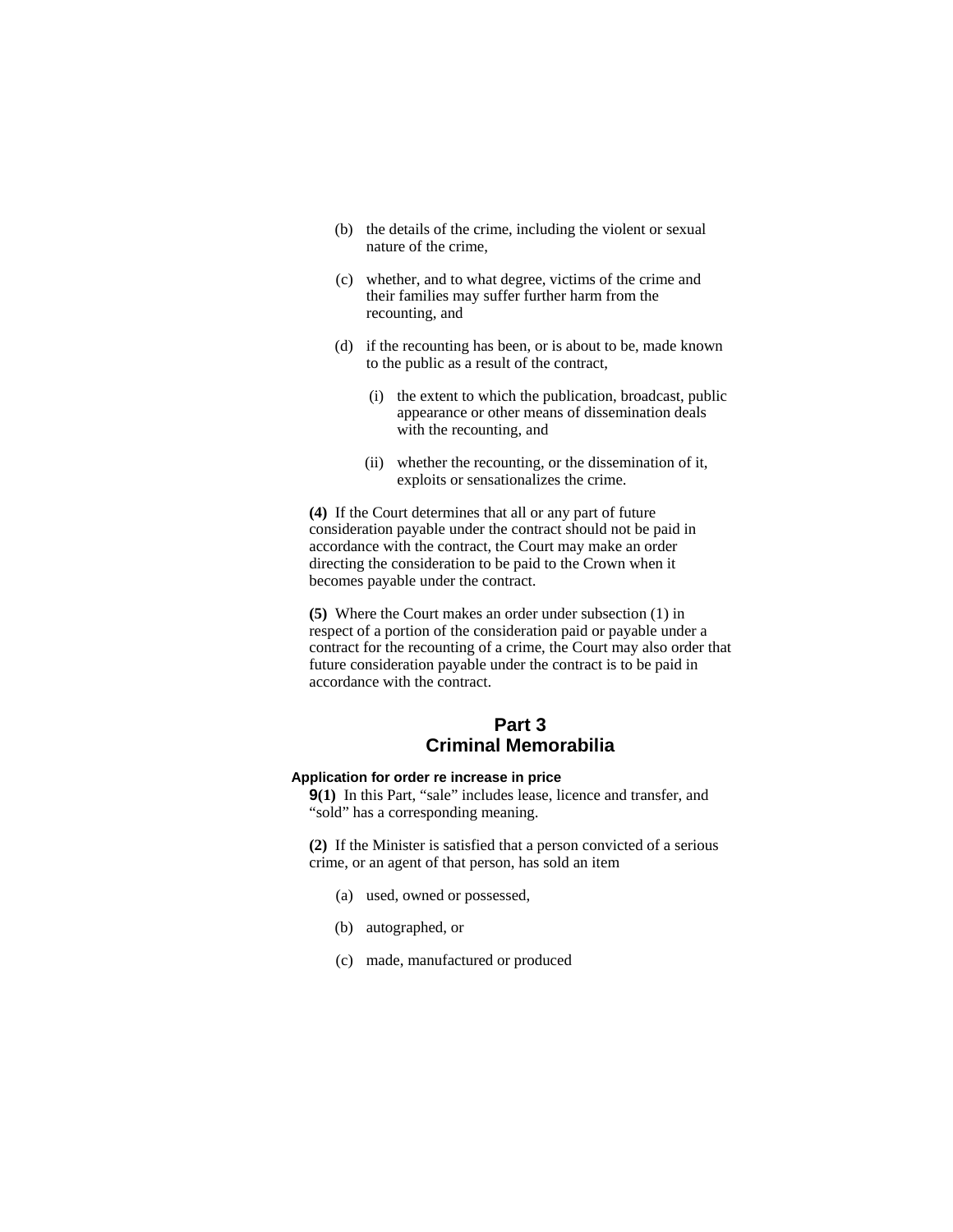by the person convicted of a serious crime for a higher price than would have been paid for the item if the person had not been convicted of the serious crime, the Minister may apply to the Court by originating notice for an order requiring the increase in price to be paid to the Crown.

**(3)** The application must describe the item in sufficient detail to make it readily identifiable.

**(4)** No application may be commenced under this section later than 2 years following the date on which the Minister becomes aware of the sale.

#### **Order for payment of increase to the Crown**

**10** If the Court determines that the item has been sold for a higher price than would have been paid for it if the person had not been convicted of the serious crime, the Court must assess the amount of that increase and order the respondent to pay that amount to the Crown.

# **Part 4 Grants**

#### **Use of money paid to the Crown**

**11** Where

- (a) consideration is paid or forfeited to the Crown under this Act, or
- (b) a fine referred to in this Act is paid to the Crown under the *Provincial Offences Procedure Act*,

the Minister may, subject to section 13 of the *Government Organization Act*, use the consideration and fines to make grants for the benefit of victims of crime and their families.

# **Part 5 General Provisions**

### **Return of consideration on acquittal or stay 12** Where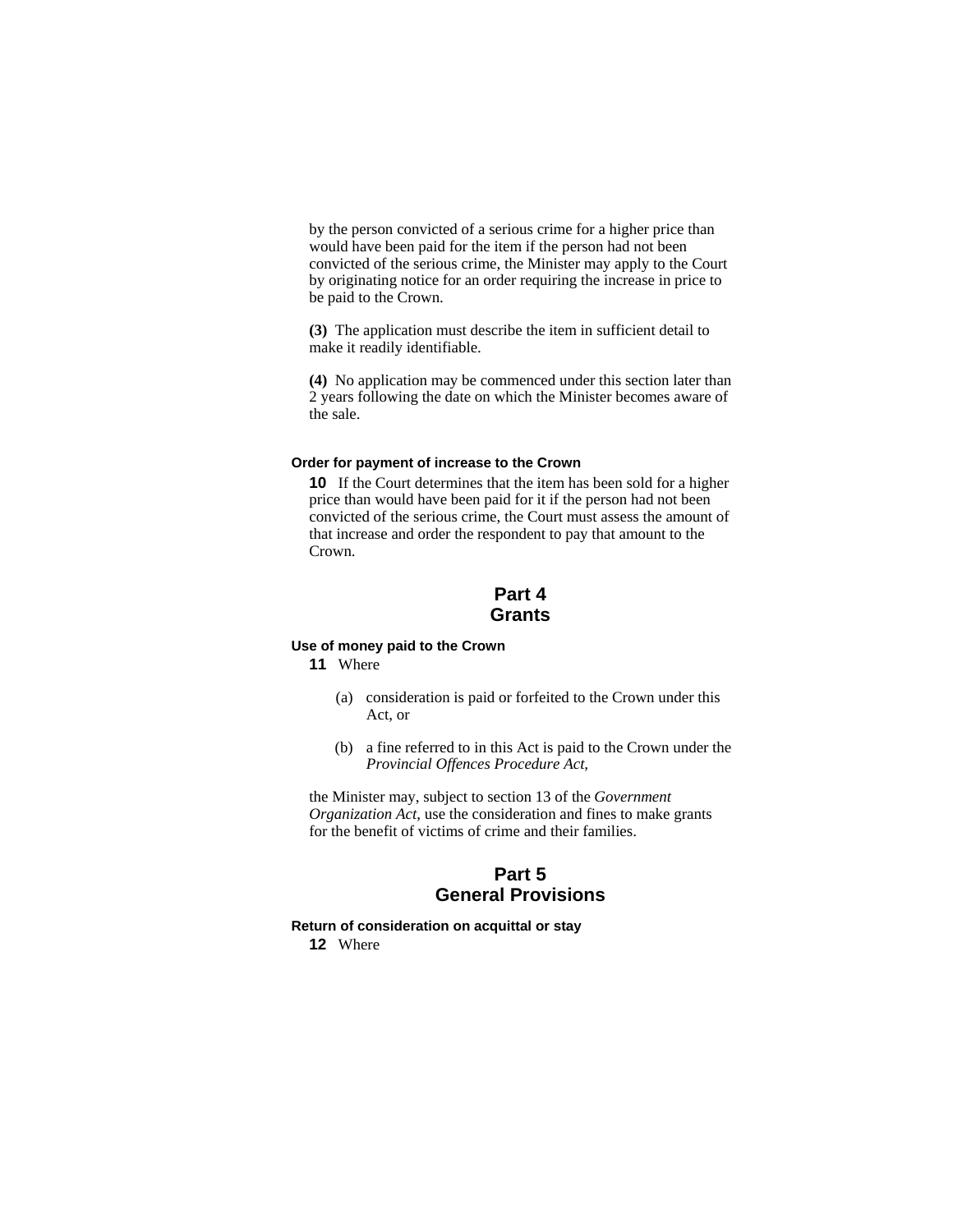- (a) a person charged with a serious crime has been acquitted, and
	- (i) the time for an appeal has expired without an appeal being commenced, or
	- (ii) if the acquittal has been appealed, the acquittal is confirmed on appeal,
- or
	- (b) the charges against a person accused of a serious crime have been stayed and the time for lifting the stay and proceeding on the charges has expired without that having occurred,

the Crown must return any consideration received by the Crown pursuant to this Act to the person from whom it was received.

#### **Value of consideration to be paid**

**13** Where

- (a) consideration under a contract for the recounting of a crime is consideration other than money, and
- (b) the consideration is required to be paid to the Crown pursuant to this Act,

the person required to pay the consideration to the Crown must pay an amount of money equal to the value of the consideration to the Crown.

### **Power of Court to make orders**

**14** Where this Act provides for the making of an order by the Court, the Court may make any additional or other order that the Court considers appropriate or necessary to give effect to the intent of this Act.

### **Immunity**

**15** No action may be brought against a person that includes a claim for compensation for any real or perceived loss or damage resulting from an action carried out in compliance with this Act.